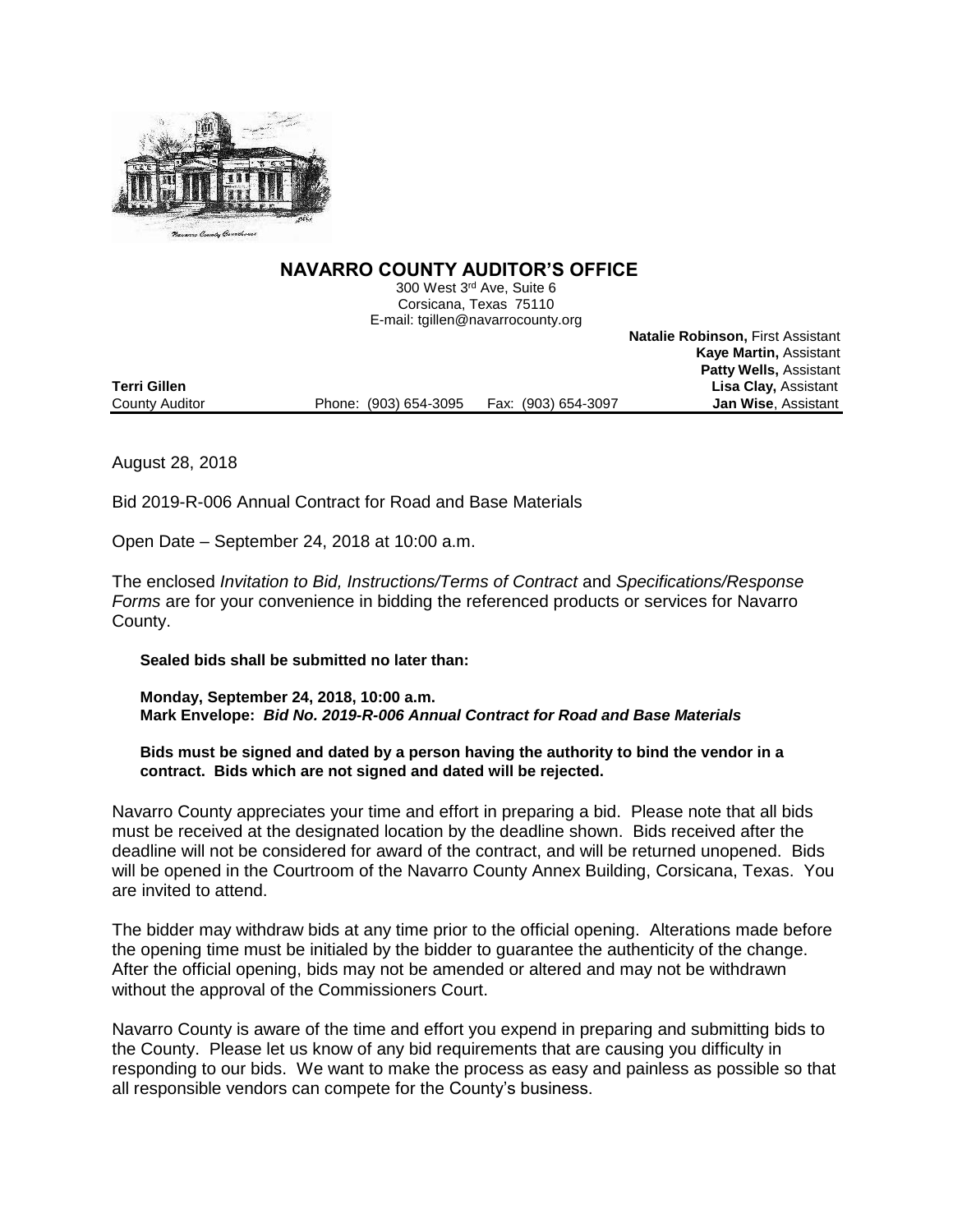Awards should be made no later than two weeks after the bid opening date. To obtain results, or if you have any questions, please contact the Navarro County Auditor's Office at 903-654-3095.

By order of the Commissioners Court of Navarro County, Texas, sealed bids will be accepted for:

# **Annual Contract for Road and Base Materials**

Navarro County reserves the right to reject any or all bids for the products covered in this bid request and to waive any informalities or defects in the bidding and to accept such bids as it shall deem to be in the best interest of Navarro County.

**BIDS MUST BE SUBMITTED on the forms included for that purpose on pages 9-19 in this packet**. Each bid should be signed by a person having the authority to bind the vendor in a contract, placed in a sealed envelope and marked clearly on the outside as shown below.

**Bids should be clearly marked -** *Bid No. 2019-R-006 Annual Contract for Road and Base Materials*

BIDS SHOULD BE RETURNED TO the following address on or before **Monday, September 24, 2018, no later than 10:00 a.m.**

> Navarro County Auditor's Office Navarro County Courthouse 300 W 3rd Ave, Suite 4 Corsicana, Texas 75110

*FACSIMILE TRANSMITTALS WILL NOT BE ACCEPTED.*

*All bids must be received in the County Auditor's Office before the opening date and time.*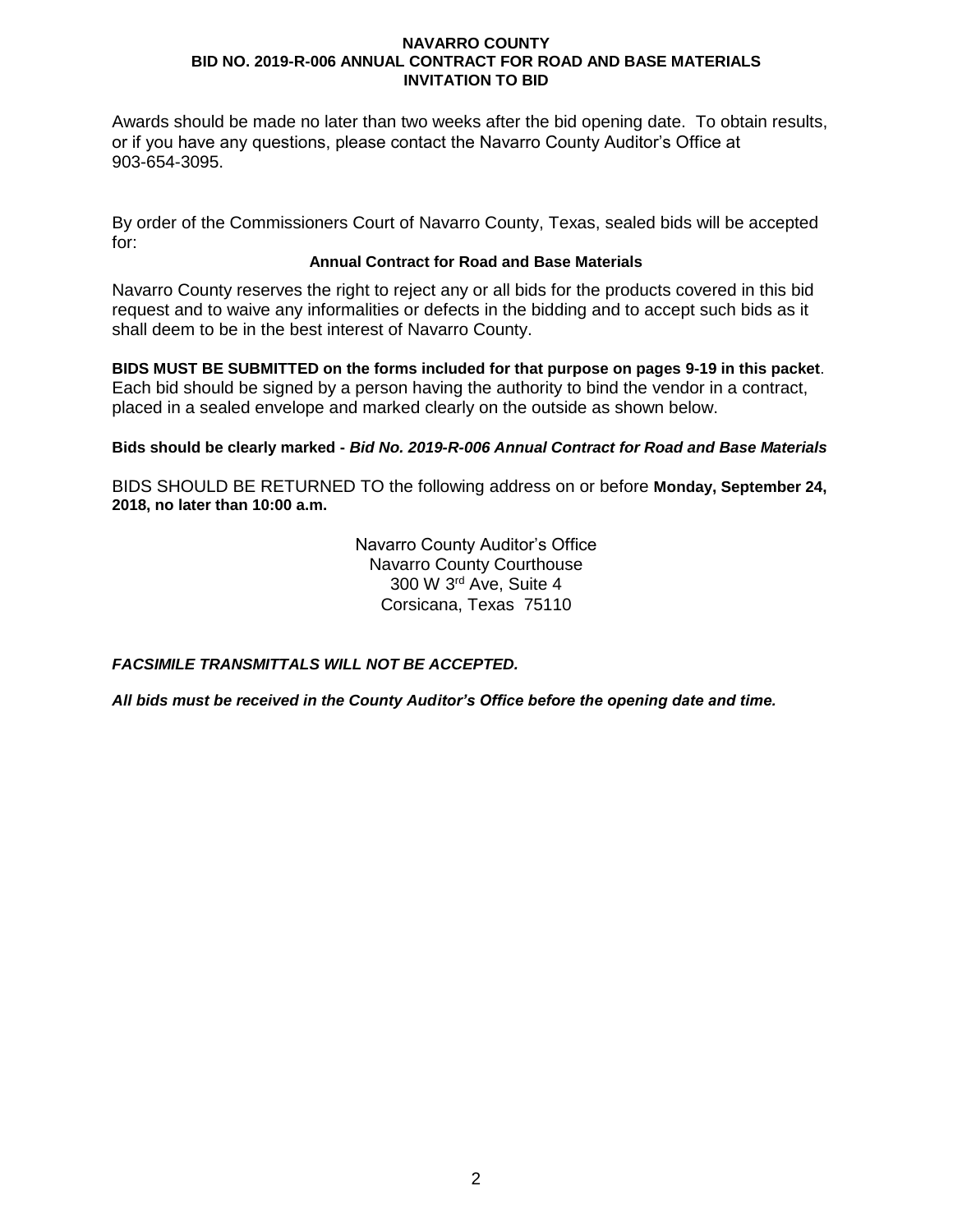Navarro County is requesting bids on Annual Contract(s) for Road and Base Materials. Bids must be submitted on the attached forms. By returning this bid with a price quote, vendors certify and agree that:

*Funding:* Funds for payment have been provided through the Navarro County budget approved by the Commissioners Court for the fiscal year ending September 30, 2019.

*Late Bids:* Bids received in the County Auditor's Office after the submission deadline will be considered void and unacceptable. Navarro County is not responsible for lateness or nondelivery of mail, carrier, etc., and the date/time stamp of the County Auditor's Office shall be the official time of receipt.

*Altering Bids:* Bids cannot be altered or amended after the submission deadline. Any interlineation, alteration or erasure made before the opening time must be initialed by the signer of the bid, guaranteeing authenticity.

*Withdrawal of Bid:* A bid may not be withdrawn or canceled by the bidder without the permission of the County for a period of ninety (90) days following the date designated for the receipt of bids, and bidder so agrees upon submittal of their bid.

*Sales Tax:* Navarro County is exempt, by law, from payment of Texas Sales Tax and Federal Excise Tax.

*Contract:* This bid, when properly accepted by Navarro County, shall constitute a contract equally binding between the successful bidder and Navarro County. No different or additional terms will become a part of this contract with the exception of change orders.

*Change Orders:* No oral statement of any person shall modify or otherwise change, or affect, the terms, conditions or specifications stated in the resulting contract. The Navarro County Auditor will make all change orders to the contract in writing.

*Delivery:* All delivery and freight charges are to be included in the bid price.

*Conflict of Interest:* No public official shall have interest in this contract, in accordance with *Vernon's Texas Codes Annotated, Local Government Code*, Title 5, Subtitle C, Chapter 171.

*Ethics:* The bidder shall not offer or accept gifts or anything of value nor enter into any business arrangement with any employee, official or agent of Navarro County.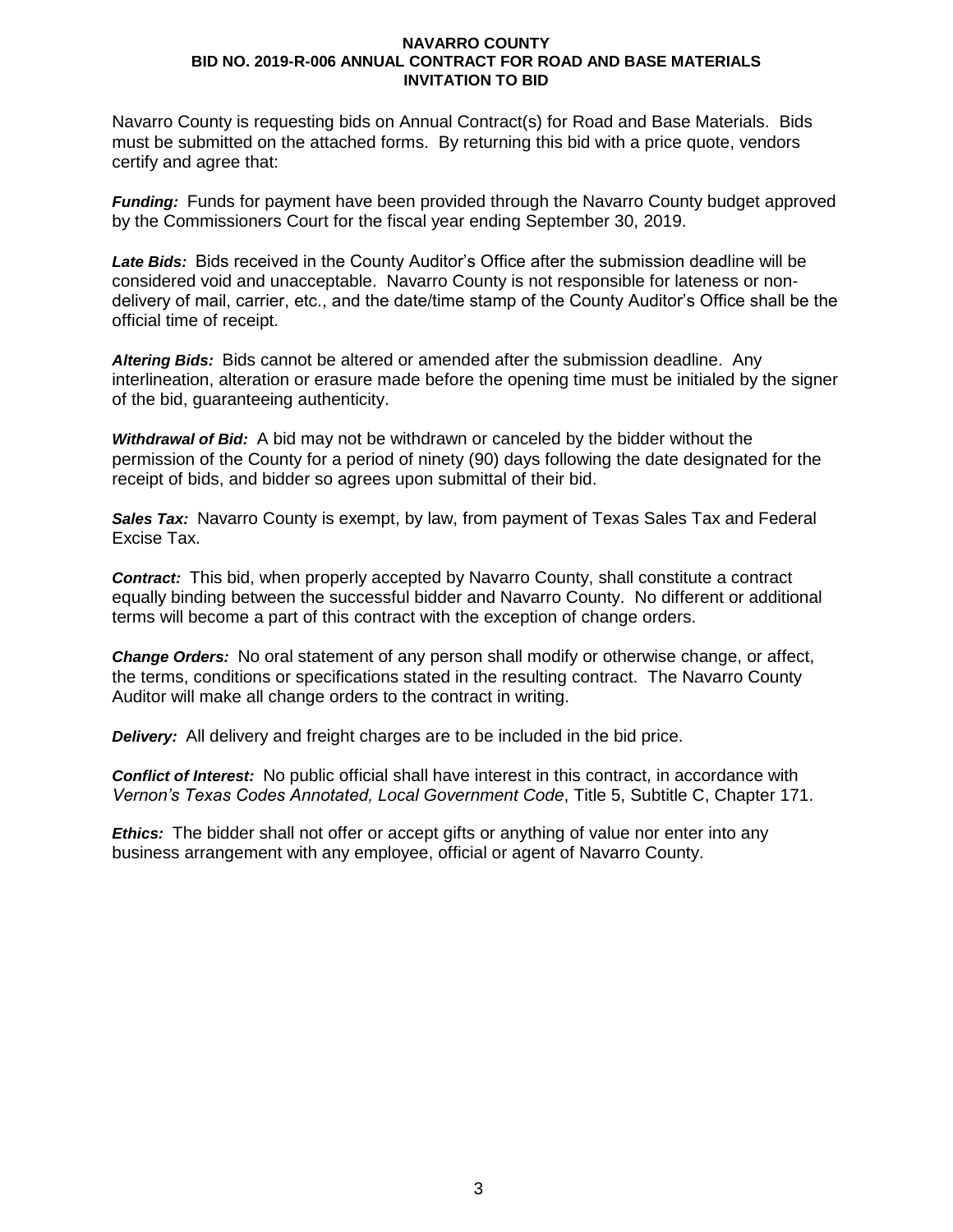*Exceptions/Substitutions:* All bids meeting the intent of this invitation to bid will be considered for award. Bidders taking exception to the specifications, or offering substitutions, shall state these exceptions in the section provided or by attachment as part of this bid. The absence of such a list shall indicate that the bidder has not taken exceptions and shall hold the bidder responsible to perform in strict accordance with the specifications of the invitation. The Navarro County Commissioners Court reserves the right to accept any and all or none of the exception(s)/substitution(s) deemed to be in the best interest of the County.

*Addenda:* Any interpretations, corrections or changes to this *Invitation to Bid* and *Specifications* will be made by addenda. Sole issuing authority of addenda shall be vested in the Navarro County Auditor. Addenda will be mailed to all who are known to have received a copy of this *Invitation to Bid*. Bidders shall acknowledge receipt of all addenda. *Bids must comply* with all Federal, State, county and local laws concerning these type purchases.

*Davis-Bacon and Related Acts:* Attention is called to the fact that not less than the federally determined prevailing (Davis-Bacon and Related Acts) wage rate, as issued by the Texas Department of Housing and Community Affairs and contained in the contract documents, must be paid on this project. In addition, the successful bidder must ensure that employees and applicants for employment are not discriminated against because of race, color, religion, sex, age or national origin.

*Design, Strength, Quality* of materials must conform to most recent International Building Code.

*Minimum Standards for Responsible Prospective Bidders:* A prospective bidder must affirmatively demonstrate their responsibility and meet the following requirements:

- 1. Have adequate financial resources, or the ability to obtain such resources as required;
- 2. Be able to comply with the required or proposed delivery schedule;
- 3. Have a satisfactory record of performance;
- 4. Have a satisfactory record of integrity and ethics, and;
- 5. Be otherwise qualified and eligible to receive an award.

Navarro County may request representation and other information sufficient to determine the bidder's ability to meet these minimum requirements listed above.

*Bidder Shall Provide,* with this bid response, all documentation required by this *Invitation to Bid*. Failure to provide this information may result in rejection of your bid.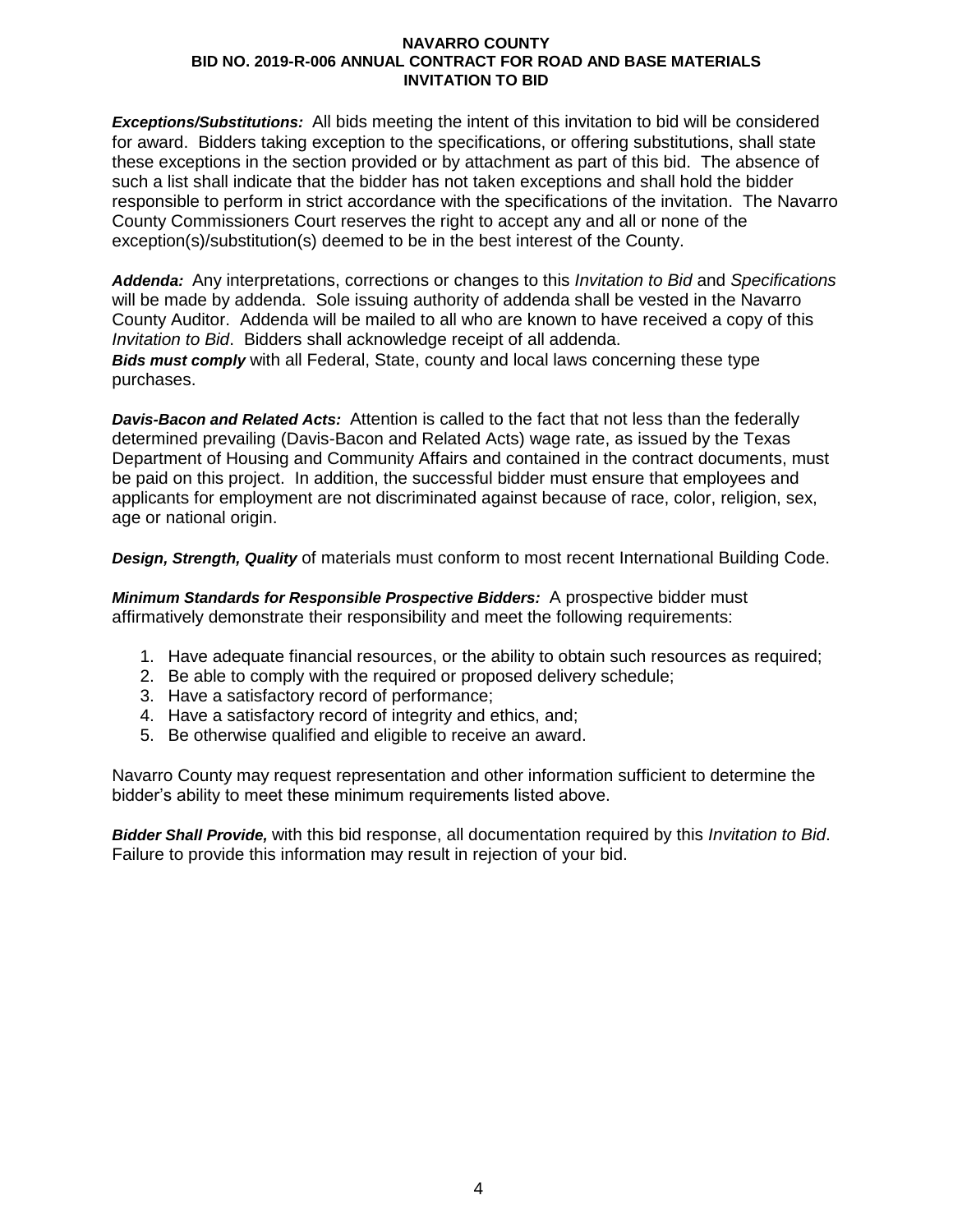*Successful Bidder Shall* defend, indemnify and save harmless Navarro County and all its officers, agents and employees from all suits, actions or other claims of any character, name and description brought for or on account of any injuries or damages received or sustained by any person, persons or property on account of any negligent act or fault of the successful bidder, or of any agent, employee, subcontractor or supplier in the execution of, or performance under, any contract which may result from bid award. Successful bidder indemnifies and will indemnify and save harmless Navarro County from liability, claim or demand on their part, agents, servants, customers and/or employees whether such liability, claim or demand arise from or happening upon or in any of the halls, elevators, entrances, stairways or approaches of or to the facilities within which the occupied premises are located. Successful bidder shall pay any judgment with costs which may be obtained against Navarro County growing out of such injury or damages.

*Insurance Requirements:* Any vendor that conducts business with Navarro County, whether it is for goods and/or services, must maintain lawful workers' compensation requirements and adequate liability limitations.

Within ten (10) days after contract award and prior to the commencement of any work or delivery, the County requires the successful vendor(s) to submit, to the County Auditor's Office, verification of the following coverages, showing Navarro County as the certificate holder with coverage dates inclusive to that of the contract award:

- a. *Workers' Compensation Coverage* meeting the acceptable requirements as established by the Texas Workers' Compensation Ace, Title 5, Subtitle A, Texas Labor Code; and
- b. *General Liability Insurance* meeting the following limits **\$1,000,000 per occurrence/ aggregate,** including products and completed operations coverage.

Vendors and/or their freight contractors must be prepared to show coverage verification prior to entering upon Navarro County Premises.

Failure to comply with lawful requirements or adequate liability requirements may result in delay of payments and/or cancellation of the contract.

*Termination of Contract:* This contract shall remain in effect until contract expires, delivery and acceptance of products and/or performance of services ordered or terminated by either party with thirty (30) days written notice prior to any cancellation. The successful bidder must state therein the reasons for such cancellation. Navarro County reserves the right to award canceled contract to the next lowest responsible bidder as it deems to be in the best interest of the County.

*Termination for Default:* Navarro County reserves the right to terminate the contract for default if Contractor/Bidder breaches any of the terms therein, including warranties of Contractor/Bidder or if the Contractor/Bidder becomes insolvent or commits acts of bankruptcy. Such right of termination is in addition to and not in lieu of any other remedies which Navarro County may have in law or equity. Default may be construed as, but not limited to, failure to deliver the proper goods and/or services within the proper amount of time, and/or to properly perform any and all services required to Navarro County's satisfactions and/or to meet all other obligations and requirements. Navarro County may terminate the contract without cause upon thirty (30) days written notice.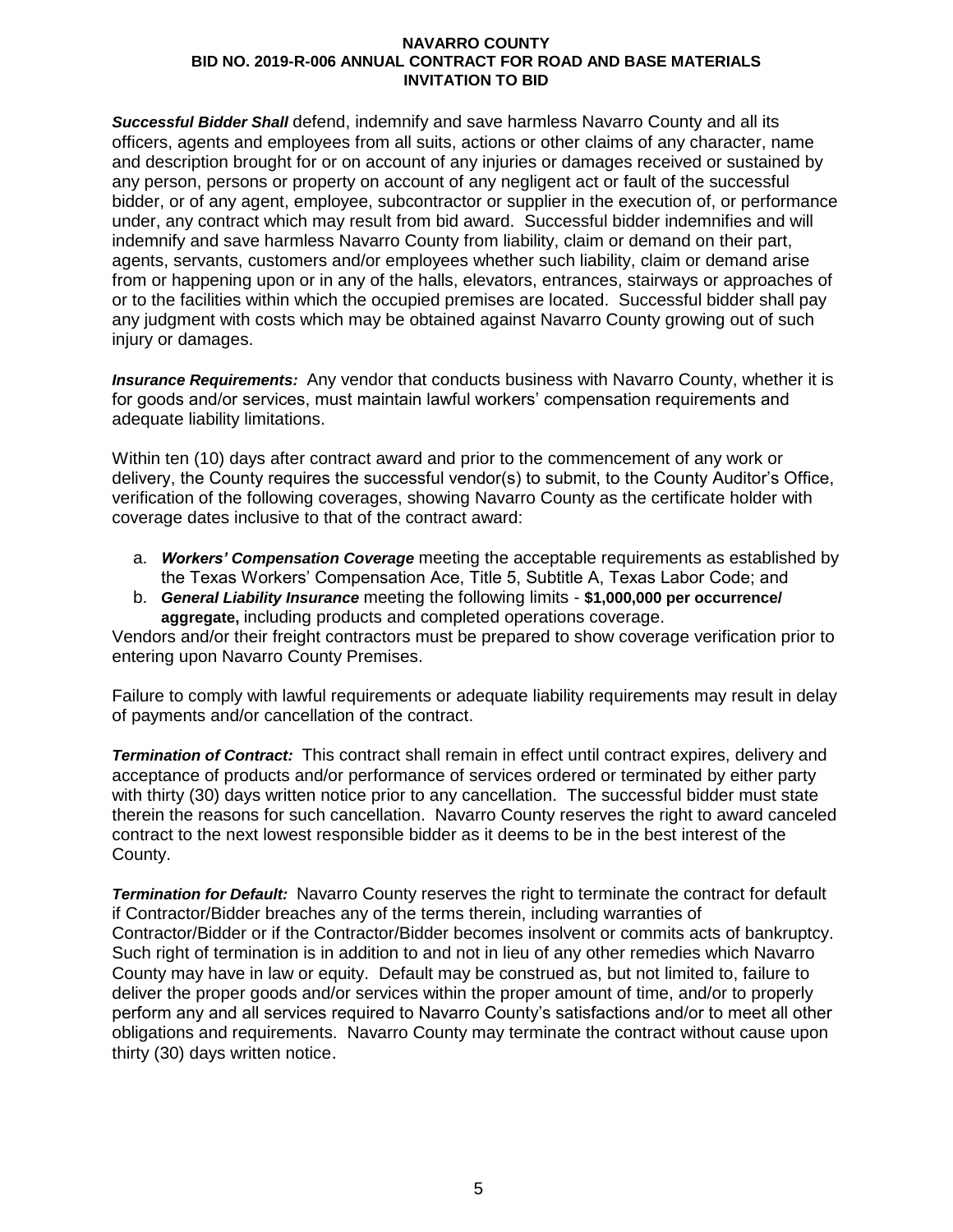*Notice:* Any notice provided by this bid (or required by law) to be given to the successful bidder by Navarro County shall be conclusively deemed to have been given and received on the next day after such written notice has been deposited in the mail in Corsicana, Texas, by Registered or Certified Mail with sufficient postage affixed thereto, provided this shall not prevent the giving of actual notice in any other manner.

*Purchase Order:* A purchase order will be generated by Navarro County to the successful bidder. The purchase order number must appear on all itemized invoices and packing slips. Navarro County will not be held responsible for any orders placed/delivered without a valid current purchase order number.

*Packing Slips* or other suitable shipping documents shall accompany each shipment and shall show: (a) name and address of successful bidder, (b) delivery location, (c) Navarro County purchase order number and (d) descriptive information as to the terms(s) delivered, including description, quantity, number of containers, etc.

*Invoices* shall show all information as stated above and mailed directly to the Navarro County Auditor's Office, 300 W 3rd Ave, Suite 4, Corsicana, TX 75110.

**Payment** will be made upon receipt and acceptance, by the County, of the items ordered in accordance with the State of Texas "Prompt Payment Act", Article 610f, V.T.C.S. Successful bidder is required to pay subcontractors within ten (10) days.

*Items* supplied under this contract will be subject to the County's approval. Items found defective or not meeting specifications shall be picked up and replaced by the successful bidder at no expense to the County. If an item is not picked up within one (1) week after notification, the item will become a donation to the County for disposition.

*Samples:* When requested, samples shall be furnished free of expense to the County.

**Testing:** Navarro County reserves the right to test equipment, supplies, material and goods proposed for quality, compliance with specifications and ability to meet the needs of the user. Demonstration units must be available for review.

*Warranties:* Contractor/Bidder shall furnish all data pertinent to warranties or guarantees which may apply. Contractor/Bidder may not limit or exclude any implied warranties. Contractor/Bidder warrants that product sold to the County shall conform to the standards established by the U.S. Department of Labor under the Occupational Safety and Health Act of 1970. In the event product does not conform to OSHA Standards, where applicable, Navarro County may return the product for correction or replacement at the Contractor's/Bidder's expense. If Contractor/Bidder fails to make the appropriate correction within a reasonable time, Navarro County may correct at the Contractor's/Bidder's expense.

*Remedies:* The successful bidder and Navarro County agree that both parties have all rights, duties and remedies available as stated in the Uniform Commercial Code.

*Venue:* This agreement will be governed and construed according to the laws of the State of Texas. This agreement is performable in Navarro County, Texas.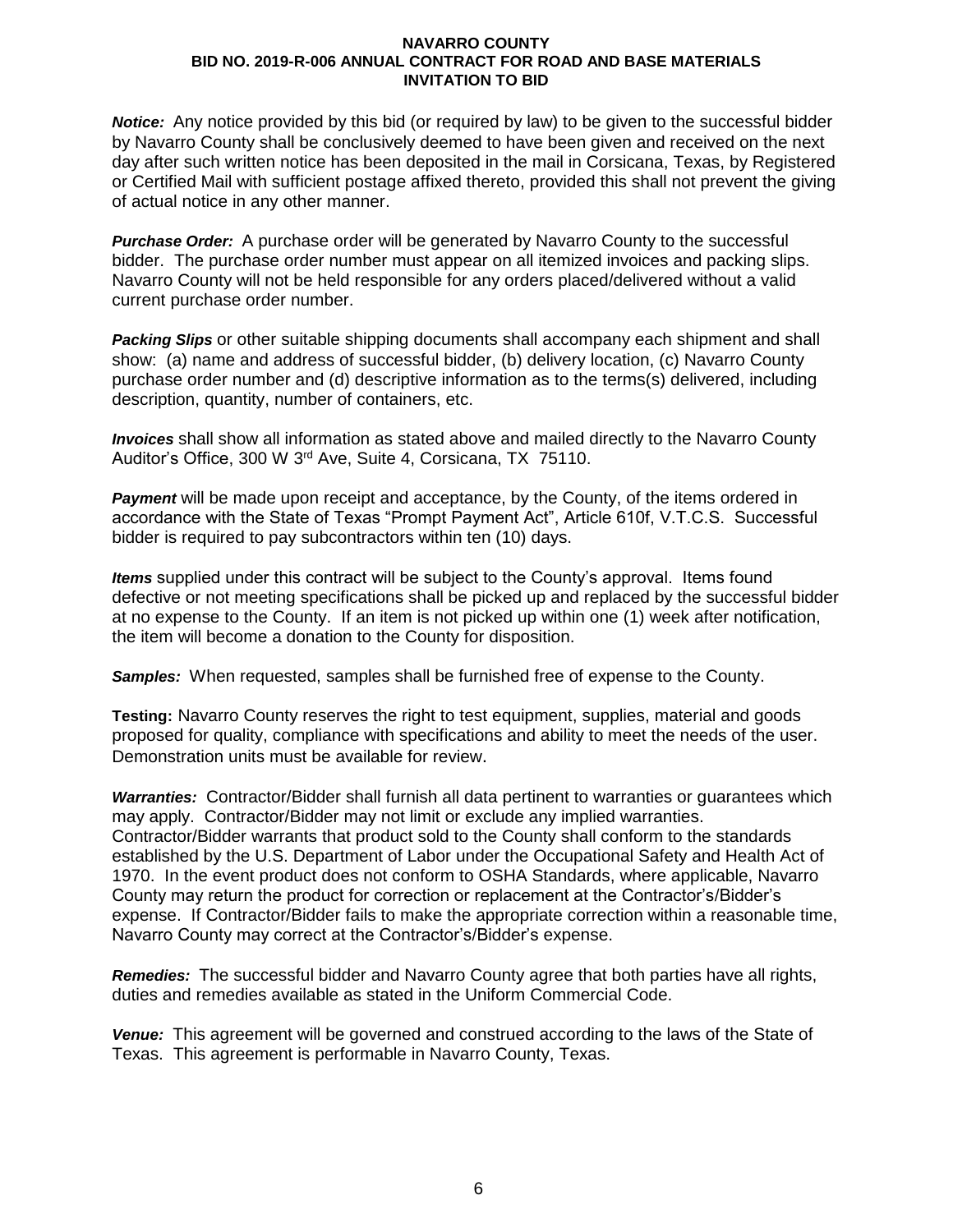*Assignment:* The successful bidder shall not sell, assign, transfer or convey this contract, in whole or in part, without the prior written consent of Navarro County.

*Silence of Specification:* The apparent silence of these specifications as to any detail or to the apparent omission of a detailed description concerning any point, shall be regarded as meaning that only the best commercial practices are to prevail. All interpretations of these specifications shall be made on the basis of this statement.

*Governmental Entities* within Navarro County utilizing inter-governmental contracts with Navarro County will be eligible, but not obligated, to purchase road materials under the contract(s) awarded as a result of this solicitation. All purchases by governmental entities other than Navarro County will be billed directly to that governmental entity and paid by that governmental entity. Navarro County will not be responsible for another governmental entity's debts.

*Navarro County reserves the right* to make purchases from State Government Contracts to meet County needs.

*Any Questions* concerning this *Invitation to Bid* and *Specifications* should be directed to the Navarro County Auditor's Office at 903-654-3095.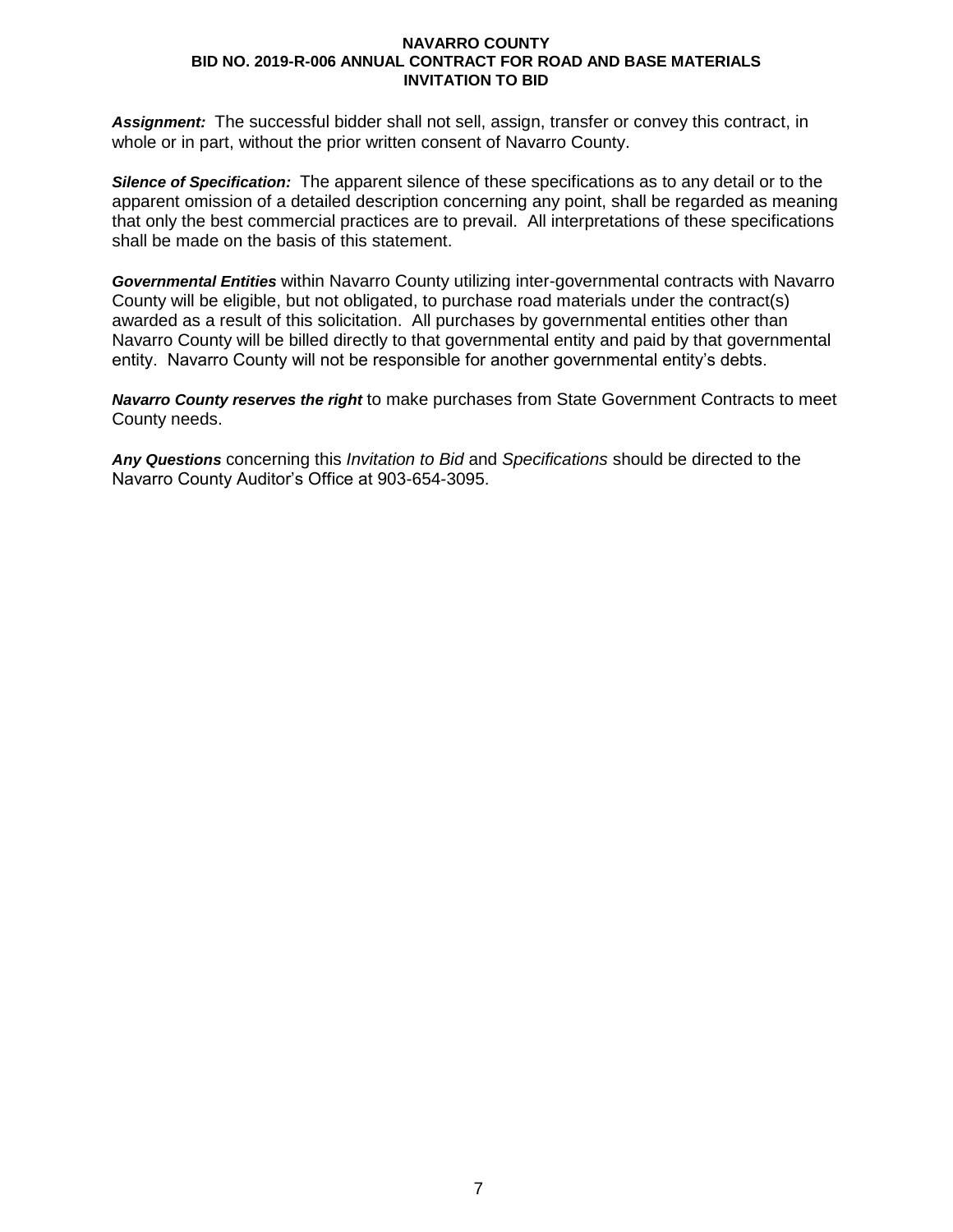Navarro County is requesting bids for and **Annual Contract for Road and Base Materials** as described in the following pages. The contract period will be for twelve (12) months effective October 1, 2018 through September 30, 2019.

The successful bidder(s) may request a price change, in conjunction with a manufacturer's price change, by presenting to the Navarro County Auditor written evidence to support the price change. However, no price adjustments will be authorized for the first ninety (90) days from the date of contract award. Documentation should include bidders increase on asphalt, rock, base, etc. The price change will be effective subsequent to approval by the Commissioners court and may not be retroactive. The successful bidder(s) must submit a copy of the notice of approval by the Railroad Commission, of any change in the hauling charges that the vendor may pass on to the County. This notice must be submitted with the first invoice after such change is effective.

All prices quoted in this contract will include all delivery costs, and freight to various locations (County Barns, pits and/or job site) within Navarro County, according to the instructions of the Commissioner at the time the order is made. It is the responsibility of the contractor to deliver the product by owned or contracted means. County Barns are located at the following:

Pct 1 Barn - West Highway 22, Corsicana, Texas Pct 2 Barn - East Highway 31, Kerens, Texas Pct 3 Barn - West Highway 31, Dawson, Texas Pct 3 Barn - South Austin Ave, Richland, Texas Pct 4 Barn - Blooming Grove, Texas

Material and placement must meet specifications in accordance with the latest Texas Department of Transportation standard specifications for construction and maintenance of highways, streets and bridges.

Navarro County reserves the right to take samples and to test samples, by an independent testing laboratory, according to test methods referred to for each specific product in the Texas Department of Transportation Standard Specifications, on each load of product delivered. If the product fails testing, Navarro County has the right to refuse to pay for the unsatisfactory load(s) and to charge the cost of testing to the supplier of the failed product.

Time of delivery, if delivered, must be coordinated with the Commissioner or his/her employee so that they can oversee the delivery and/or application of materials.

# **Delivery tickets must be presented upon delivery of material(s) and signed by a County employee.**

Invoices must give a detailed description of ticket number(s), product(s), amount(s) delivered and/or area covered by product(s).

Satisfactory completion of work shall be determined by the Commissioner or his/her representative. Contractor will utilize all safety measures and equipment necessary to protect personnel, equipment and traffic from undue hazard or accident.

List the location of plants, quarry or refinery which product is supplied from.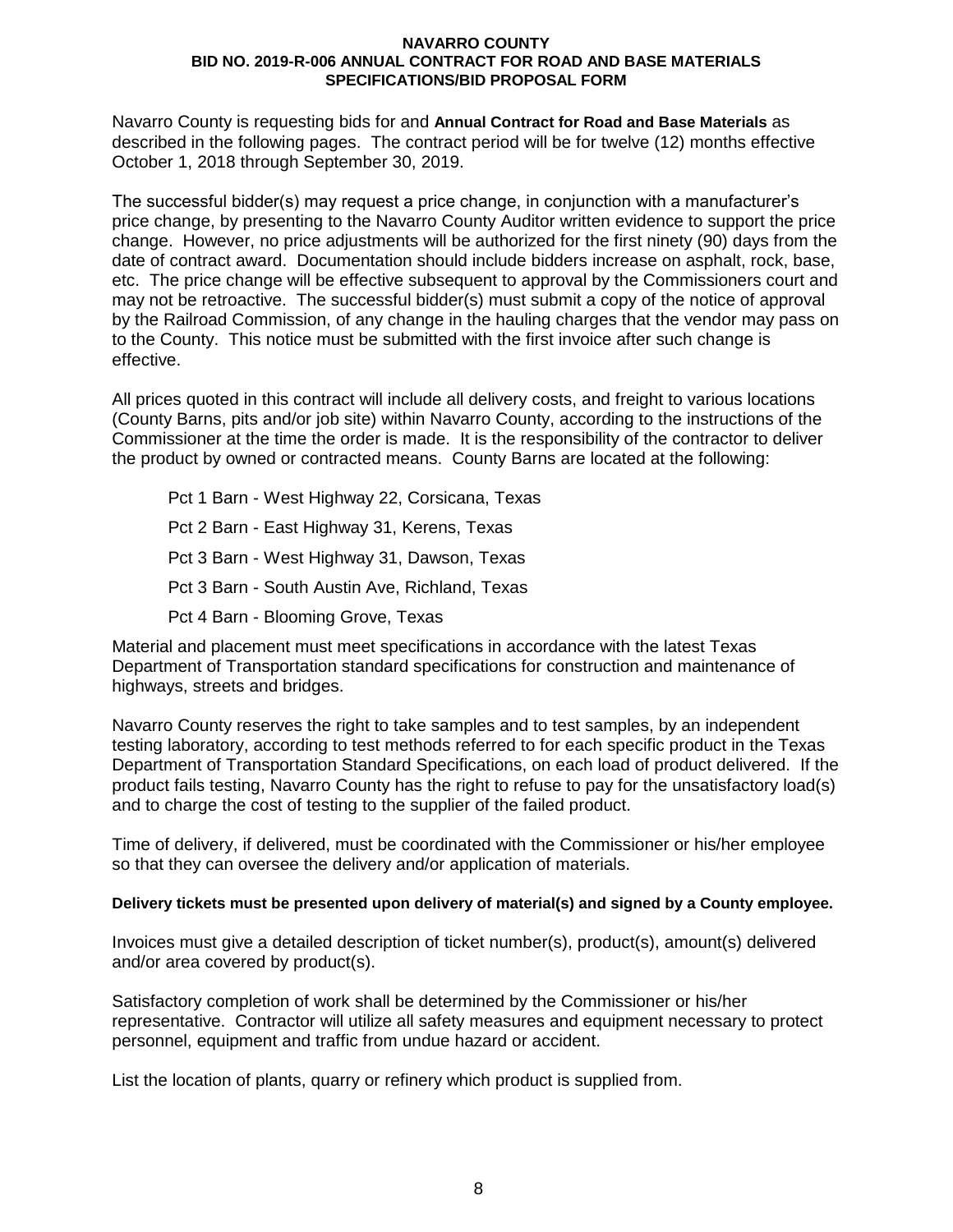# **BID PROPOSAL AFFIDAVIT**

The undersigned certifies that the bid prices in this proposal have been carefully reviewed and are submitted as correct and final. He further certifies that the bidder agrees to furnish any and/or all items upon which prices are extended at the price(s) offered, and upon the conditions contained in the specifications of the Invitation to Bid. The period of acceptance of this bid proposal will be thirty (30) calendar days from the date of the bid opening.

STATE OF TEXAS § COUNTY OF NAVARRO §

BEFORE ME, the undersigned authority, a Notary Public in and for the State of Texas, on this day personally appeared and the state of the state of the state of the state of the state of the state of the state of the state of the state of the state of the state of the state of the state of the state of the state of being duly sworn, did depose and say: "I, \_\_\_\_\_\_\_\_\_\_\_\_\_\_\_\_\_\_\_\_\_\_\_\_\_\_\_\_\_\_\_\_, am a duly authorized officer or agent for  $\overline{\phantom{a}}$  and have , and have been authorized to execute the foregoing bid proposal on their behalf. I hereby certify that the foregoing proposal has not been prepared in collusion with any other bidder or other person or persons engaged in the same line of business prior to the official opening of this bid. Further, I certify that the bidder is not now, nor has he been for the past six (6) months, directly or indirectly concerned in any pool or agreement or combination, to control the price of the services or materials bid on, or to influence any person or persons to bid or not to bid thereon.

| (Type of Print Name)                           |                                                                              |  |
|------------------------------------------------|------------------------------------------------------------------------------|--|
| $\sim$ , and the set of $\sim$ , $20$ $\sim$ . | SUBSCRIBED AND SWORN to before me by the above named on this the ____ day of |  |

Notary Public in and for the State of Texas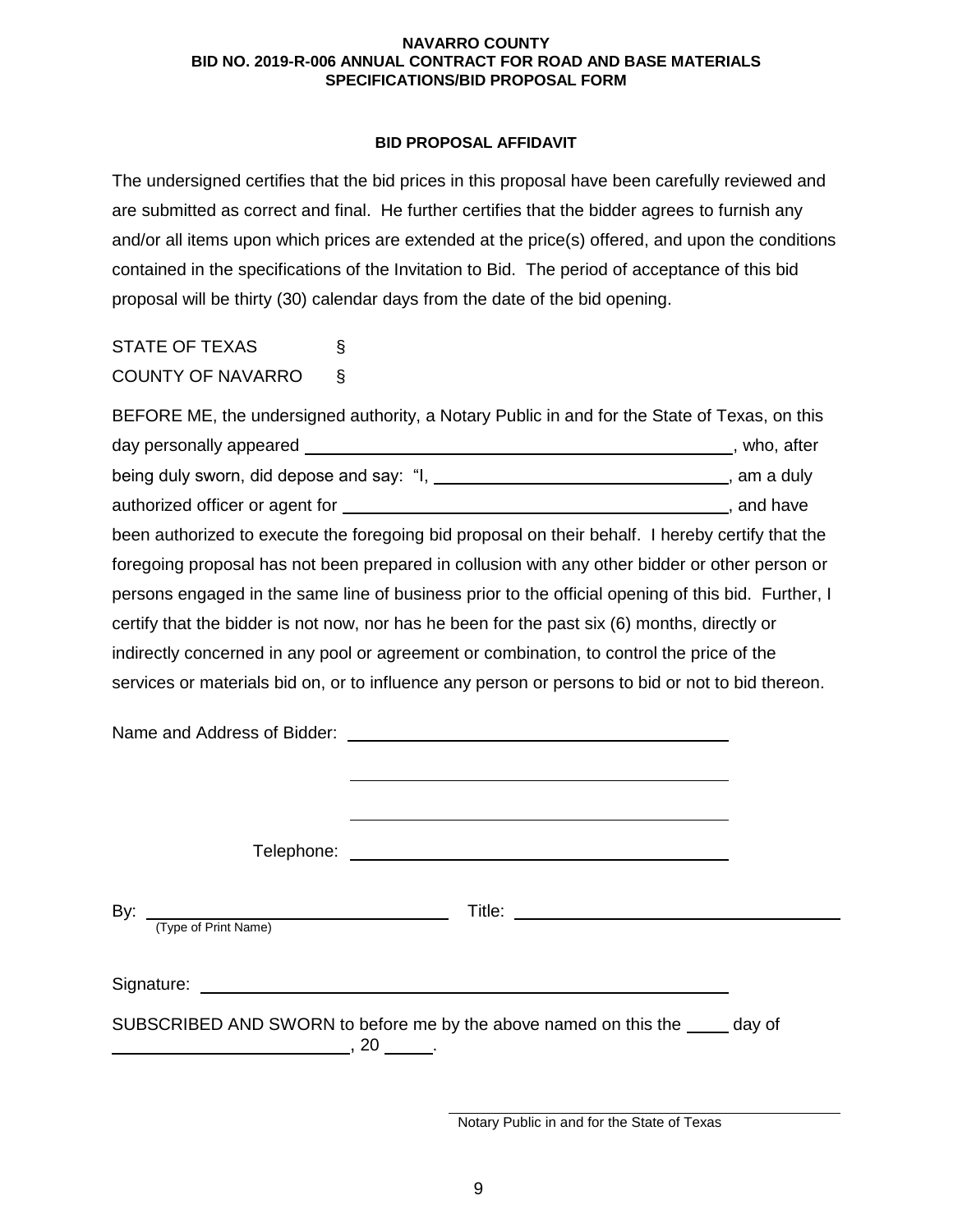| <b>COMPANY SUBMITTING BID</b>                                                                                                                                                                                                        | FEDERAL ID NUMBER     |
|--------------------------------------------------------------------------------------------------------------------------------------------------------------------------------------------------------------------------------------|-----------------------|
| <b>ADDRESS</b>                                                                                                                                                                                                                       |                       |
| CITY, STATE, ZIP                                                                                                                                                                                                                     |                       |
| NAME AND TITLE OF INDIVIDUAL SUBMITTING BID                                                                                                                                                                                          |                       |
| TELEPHONE NO.<br>FAX NO.                                                                                                                                                                                                             | E-MAIL                |
| SIGNATURE OF AUTHORIZED REPRESENTATIVE                                                                                                                                                                                               | <b>DATE</b>           |
| The following products are included in this bid:                                                                                                                                                                                     |                       |
| <b>OIL BASE</b>                                                                                                                                                                                                                      |                       |
| Plant Mixed Asphalt - Hot Oil Sand:                                                                                                                                                                                                  |                       |
| Description of Product Being Bid <b>Constantine Constantine Constantine Constantine Constantine Constantine Constantine Constantine Constantine Constantine Constantine Constantine Constantine Constantine Constantine Constant</b> |                       |
| Location of Plant/Supplier<br><u>Location</u> of Plant/Supplier                                                                                                                                                                      |                       |
| Material only -                                                                                                                                                                                                                      | $\frac{1}{2}$ per ton |
| Applied to road in Pct 1 - \$                                                                                                                                                                                                        |                       |
| Applied to road in Pct 2 - \$ __________________________ per ton                                                                                                                                                                     |                       |
| Applied to road in Pct 3 - \$                                                                                                                                                                                                        |                       |
| Applied to road in Pct 4 - \$ ___________________________ per ton                                                                                                                                                                    |                       |
| Plant Mixed Asphalt - Hot Mix - Item 340 (State Specifications):<br>Description of Product Being Bid Network and Secretary and Secretary and Secretary and Secretary and Secretary                                                   |                       |
|                                                                                                                                                                                                                                      |                       |
| Material only -                                                                                                                                                                                                                      | $\frac{1}{2}$ per ton |
| Applied to road in Pct 1 - \$                                                                                                                                                                                                        |                       |
| Applied to road in Pct 2 - \$                                                                                                                                                                                                        |                       |
| Applied to road in Pct 3 - \$ __________________________ per ton                                                                                                                                                                     |                       |
| Applied to road in Pct 4 - \$ ___________________________ per ton                                                                                                                                                                    |                       |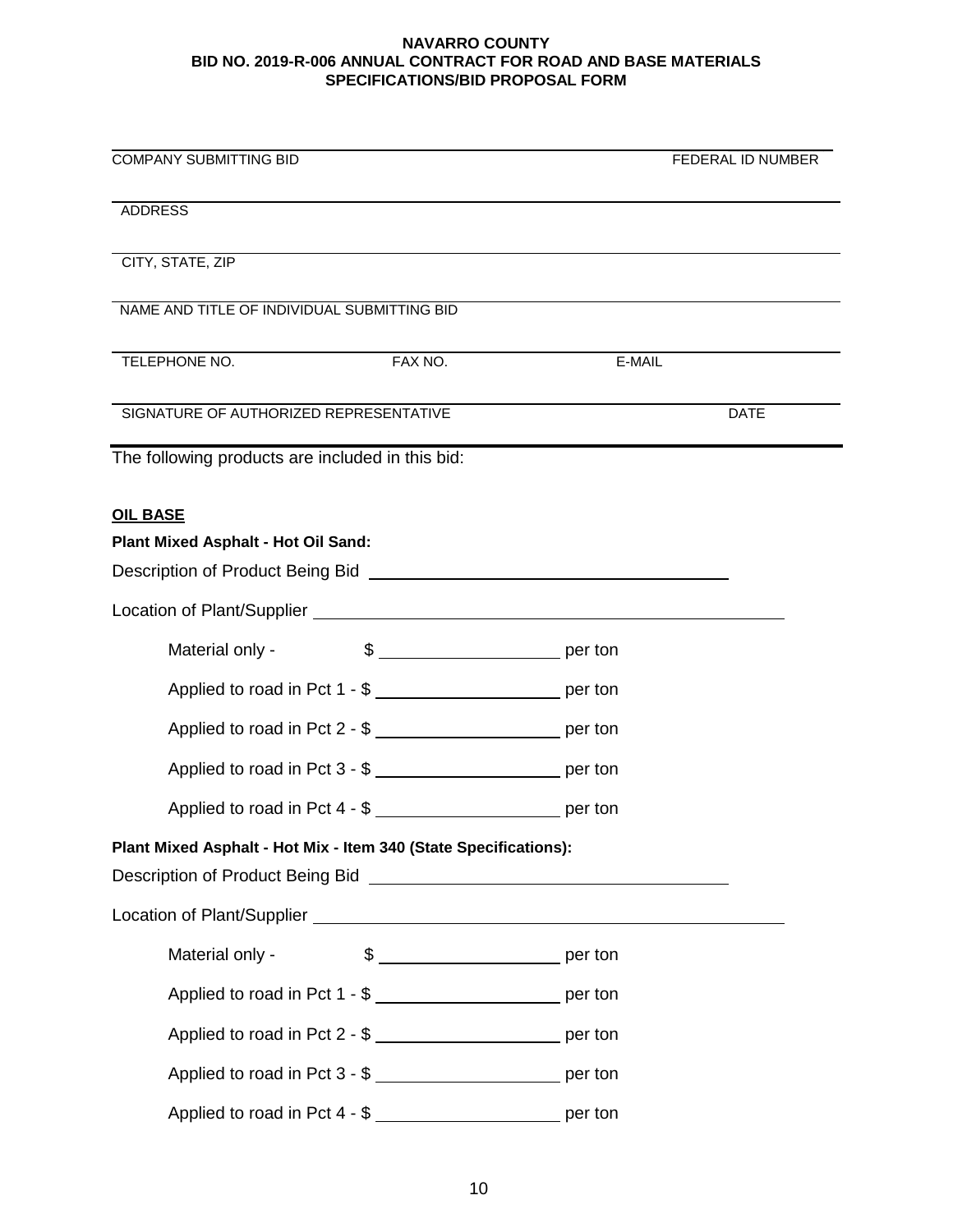| Company Submitting Bid: University of Company Submitting Bid:                                                                                                                                                                                                                                                        |  |  |
|----------------------------------------------------------------------------------------------------------------------------------------------------------------------------------------------------------------------------------------------------------------------------------------------------------------------|--|--|
| Plant Mixed Asphalt - Hot Mix - Cold Laid - Item 334 (State Specifications):<br>Description of Product Being Bid <b>Constantine Constantine Constantine Constantine Constantine Constantine Constantine Constantine Constantine Constantine Constantine Constantine Constantine Constantine Constantine Constant</b> |  |  |
|                                                                                                                                                                                                                                                                                                                      |  |  |
| Material only -                                                                                                                                                                                                                                                                                                      |  |  |
| Applied to road in Pct 1 - \$ ___________________________ per ton                                                                                                                                                                                                                                                    |  |  |
| Applied to road in Pct 2 - \$ __________________________ per ton                                                                                                                                                                                                                                                     |  |  |
| Applied to road in Pct 3 - \$ ___________________________ per ton                                                                                                                                                                                                                                                    |  |  |
| Applied to road in Pct 4 - \$ ____________________________ per ton                                                                                                                                                                                                                                                   |  |  |
| <b>Cationic Emulsion:</b><br>Description of Product Being Bid New York Control of Product Being Bid                                                                                                                                                                                                                  |  |  |
|                                                                                                                                                                                                                                                                                                                      |  |  |
| Material only -                                                                                                                                                                                                                                                                                                      |  |  |
| Applied to road in Pct 1 - \$ _____________________________ per ton                                                                                                                                                                                                                                                  |  |  |
| Applied to road in Pct 2 - \$                                                                                                                                                                                                                                                                                        |  |  |
| Applied to road in Pct 3 - \$ __________________________ per ton                                                                                                                                                                                                                                                     |  |  |
| Applied to road in Pct 4 - \$ ___________________________ per ton                                                                                                                                                                                                                                                    |  |  |
| FLEXIBLE BASE - LIMESTONE - Item 246 (State Specifications)<br>Flexible Base - Type A, Grade 1, Class 2:                                                                                                                                                                                                             |  |  |
| Description of Product Being Bid [1994] [2003] [2004] [2004] [2005] [2006] [2006] [2006] [2006] [2006] [2006] [                                                                                                                                                                                                      |  |  |
|                                                                                                                                                                                                                                                                                                                      |  |  |
| Material only -<br>$\frac{1}{2}$ per ton                                                                                                                                                                                                                                                                             |  |  |
| Applied to road in Pct 1 - \$ ___________________________ per ton                                                                                                                                                                                                                                                    |  |  |
| Applied to road in Pct 2 - \$ __________________________ per ton                                                                                                                                                                                                                                                     |  |  |
| Applied to road in Pct 3 - \$ __________________________ per ton                                                                                                                                                                                                                                                     |  |  |
| Applied to road in Pct 4 - \$ __________________________ per ton                                                                                                                                                                                                                                                     |  |  |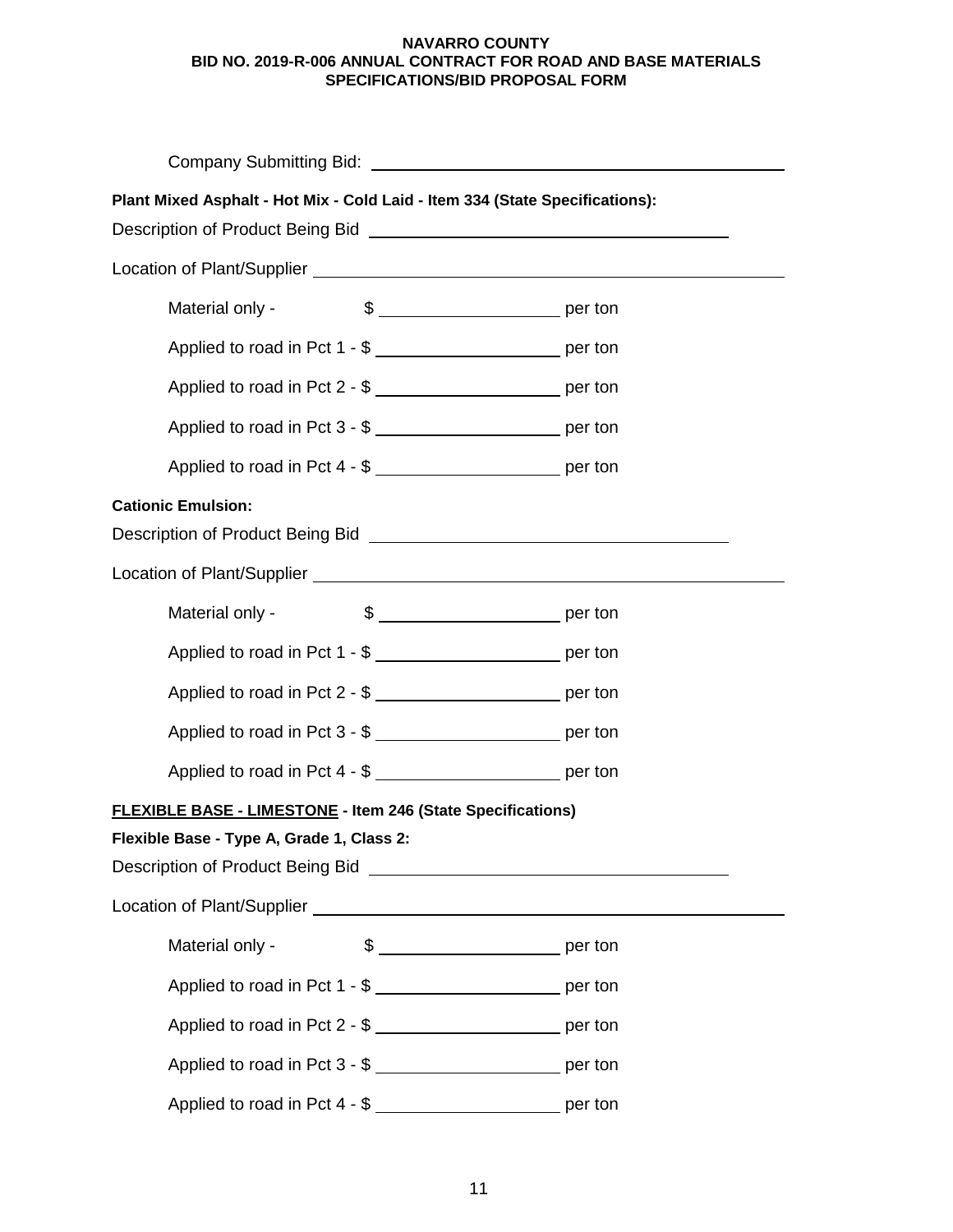| Flexible Base - Type A, Grade 2, Class 2:<br>Description of Product Being Bid New York Changes and Theorem 2014                                |                                                                    |  |  |
|------------------------------------------------------------------------------------------------------------------------------------------------|--------------------------------------------------------------------|--|--|
|                                                                                                                                                |                                                                    |  |  |
| Material only -                                                                                                                                |                                                                    |  |  |
|                                                                                                                                                | Applied to road in Pct 1 - \$                                      |  |  |
|                                                                                                                                                | Applied to road in Pct 2 - \$ ___________________________ per ton  |  |  |
|                                                                                                                                                |                                                                    |  |  |
|                                                                                                                                                | Applied to road in Pct 4 - \$                                      |  |  |
| <b>Waste - (Scrap Asphalt):</b><br>Description of Product Being Bid Network and Secretary Annual Accounts and Description of Product Being Bid |                                                                    |  |  |
|                                                                                                                                                |                                                                    |  |  |
| Material only -                                                                                                                                | $\frac{1}{2}$ per ton                                              |  |  |
|                                                                                                                                                | Applied to road in Pct 1 - \$                                      |  |  |
|                                                                                                                                                | Applied to road in Pct 2 - \$                                      |  |  |
|                                                                                                                                                | Applied to road in Pct 3 - \$ ___________________________ per ton  |  |  |
|                                                                                                                                                | Applied to road in Pct 4 - \$ __________________________ per ton   |  |  |
| <b>ROCK - Item 302 (State Specifications)</b>                                                                                                  |                                                                    |  |  |
| Type C - aggregate consisting of gravel, crushed slag or crushed stone.                                                                        |                                                                    |  |  |
|                                                                                                                                                |                                                                    |  |  |
|                                                                                                                                                |                                                                    |  |  |
| Material only -                                                                                                                                |                                                                    |  |  |
|                                                                                                                                                | Applied to road in Pct 1 - \$ ____________________________ per ton |  |  |
|                                                                                                                                                | Applied to road in Pct 2 - \$ ___________________________ per ton  |  |  |
|                                                                                                                                                | Applied to road in Pct 3 - \$ __________________________ per ton   |  |  |
|                                                                                                                                                | Applied to road in Pct 4 - \$                                      |  |  |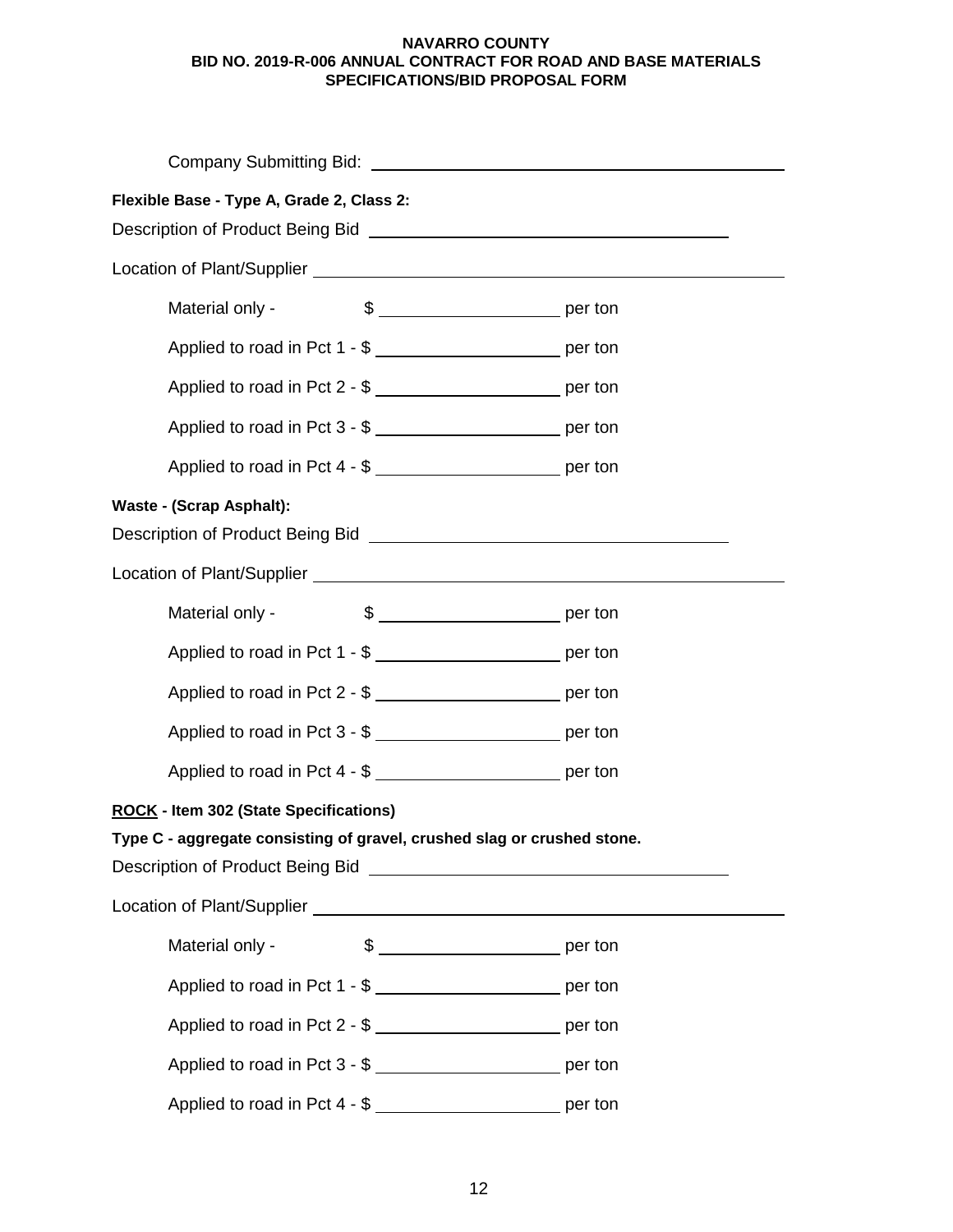| Type D - aggregate consisting of gravel, crushed slag or crushed stone:<br>Description of Product Being Bid [100] [2010] [2010] [2010] [2010] [2010] [2010] [2010] [2010] [2010] [2010] [                                                                            |  |  |
|----------------------------------------------------------------------------------------------------------------------------------------------------------------------------------------------------------------------------------------------------------------------|--|--|
|                                                                                                                                                                                                                                                                      |  |  |
| Material only -                                                                                                                                                                                                                                                      |  |  |
| Applied to road in Pct 1 - \$ __________________________ per ton                                                                                                                                                                                                     |  |  |
| Applied to road in Pct 2 - \$ __________________________ per ton                                                                                                                                                                                                     |  |  |
|                                                                                                                                                                                                                                                                      |  |  |
| Applied to road in Pct 4 - \$                                                                                                                                                                                                                                        |  |  |
| <b>Grade 3 - Coverstone:</b><br>Description of Product Being Bid <b>Constantine Constantine Constantine Constantine Constantine Constantine Constantine Constantine Constantine Constantine Constantine Constantine Constantine Constantine Constantine Constant</b> |  |  |
|                                                                                                                                                                                                                                                                      |  |  |
| Material only -                                                                                                                                                                                                                                                      |  |  |
| Applied to road in Pct 1 - \$ __________________________ per ton                                                                                                                                                                                                     |  |  |
| Applied to road in Pct 2 - \$ ___________________________ per ton                                                                                                                                                                                                    |  |  |
| Applied to road in Pct 3 - \$ ____________________________ per ton                                                                                                                                                                                                   |  |  |
| Applied to road in Pct 4 - \$ __________________________ per ton                                                                                                                                                                                                     |  |  |
| Pea Gravel:<br>Description of Product Being Bid<br>Fig. 2. The Contract of Architecture of Architecture and Architecture and Architecture and Architecture and A                                                                                                     |  |  |
|                                                                                                                                                                                                                                                                      |  |  |
| Material only -                                                                                                                                                                                                                                                      |  |  |
| Applied to road in Pct 1 - \$ __________________________ per ton                                                                                                                                                                                                     |  |  |
| Applied to road in Pct 2 - \$                                                                                                                                                                                                                                        |  |  |
| Applied to road in Pct 3 - \$ __________________________ per ton                                                                                                                                                                                                     |  |  |
| Applied to road in Pct 4 - \$ __________________________ per ton                                                                                                                                                                                                     |  |  |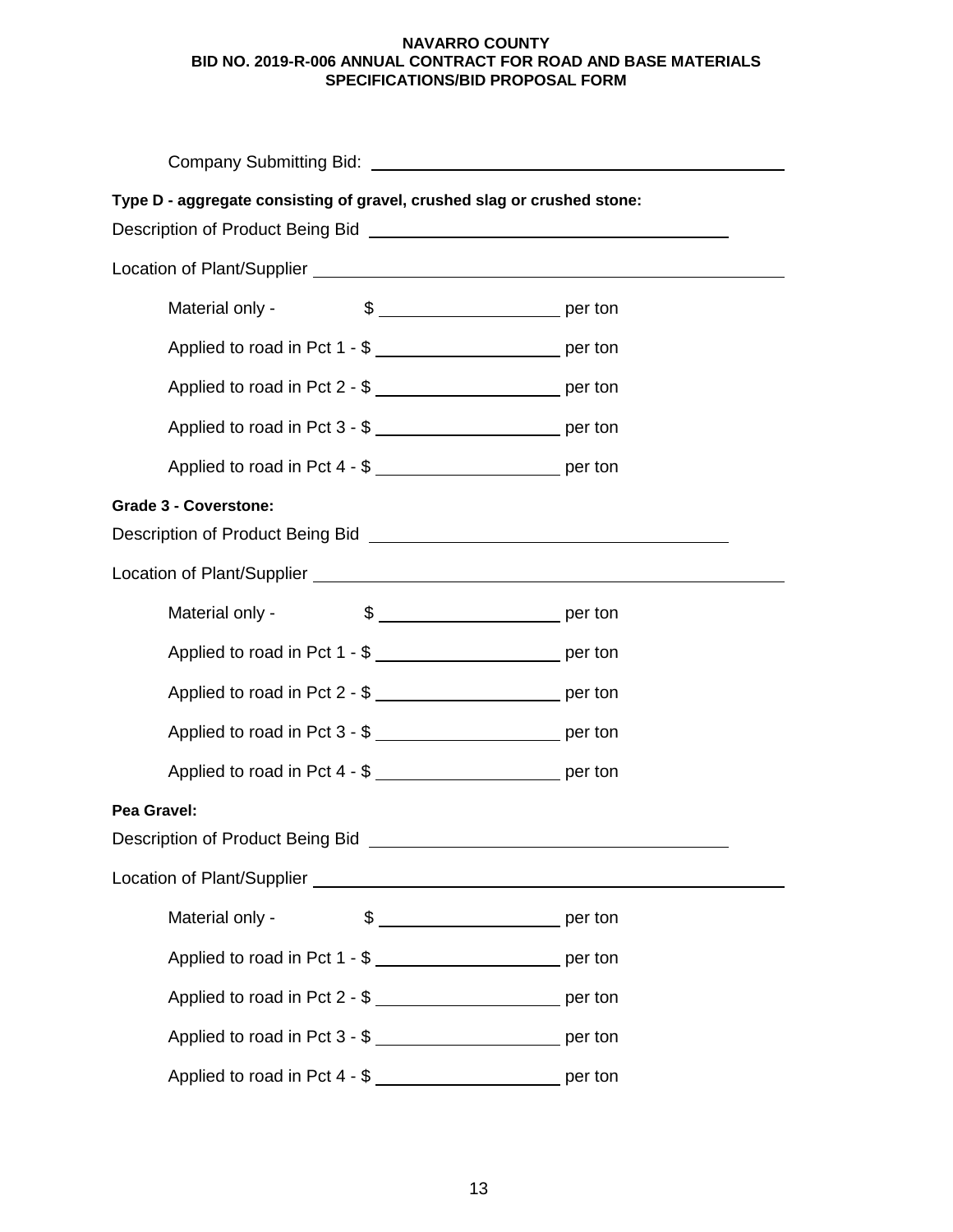| <b>Dirty Rock:</b>                                                                                            |  |  |  |
|---------------------------------------------------------------------------------------------------------------|--|--|--|
| Description of Product Being Bid [CrossReferred Product Being Bid ] [CrossReferred Product Being Bid ] [Cross |  |  |  |
|                                                                                                               |  |  |  |
| Material only -                                                                                               |  |  |  |
| Applied to road in Pct 1 - \$ ____________________________ per ton                                            |  |  |  |
| Applied to road in Pct 2 - \$ ___________________________ per ton                                             |  |  |  |
| Applied to road in Pct 3 - \$ __________________________ per ton                                              |  |  |  |
| Applied to road in Pct 4 - \$                                                                                 |  |  |  |
| 3/8 Type D Lightweight Aggregate:                                                                             |  |  |  |
|                                                                                                               |  |  |  |
| Material only -                                                                                               |  |  |  |
| Applied to road in Pct 1 - \$                                                                                 |  |  |  |
| Applied to road in Pct 2 - \$                                                                                 |  |  |  |
| Applied to road in Pct 3 - \$                                                                                 |  |  |  |
| Applied to road in Pct 4 - \$ __________________________ per ton                                              |  |  |  |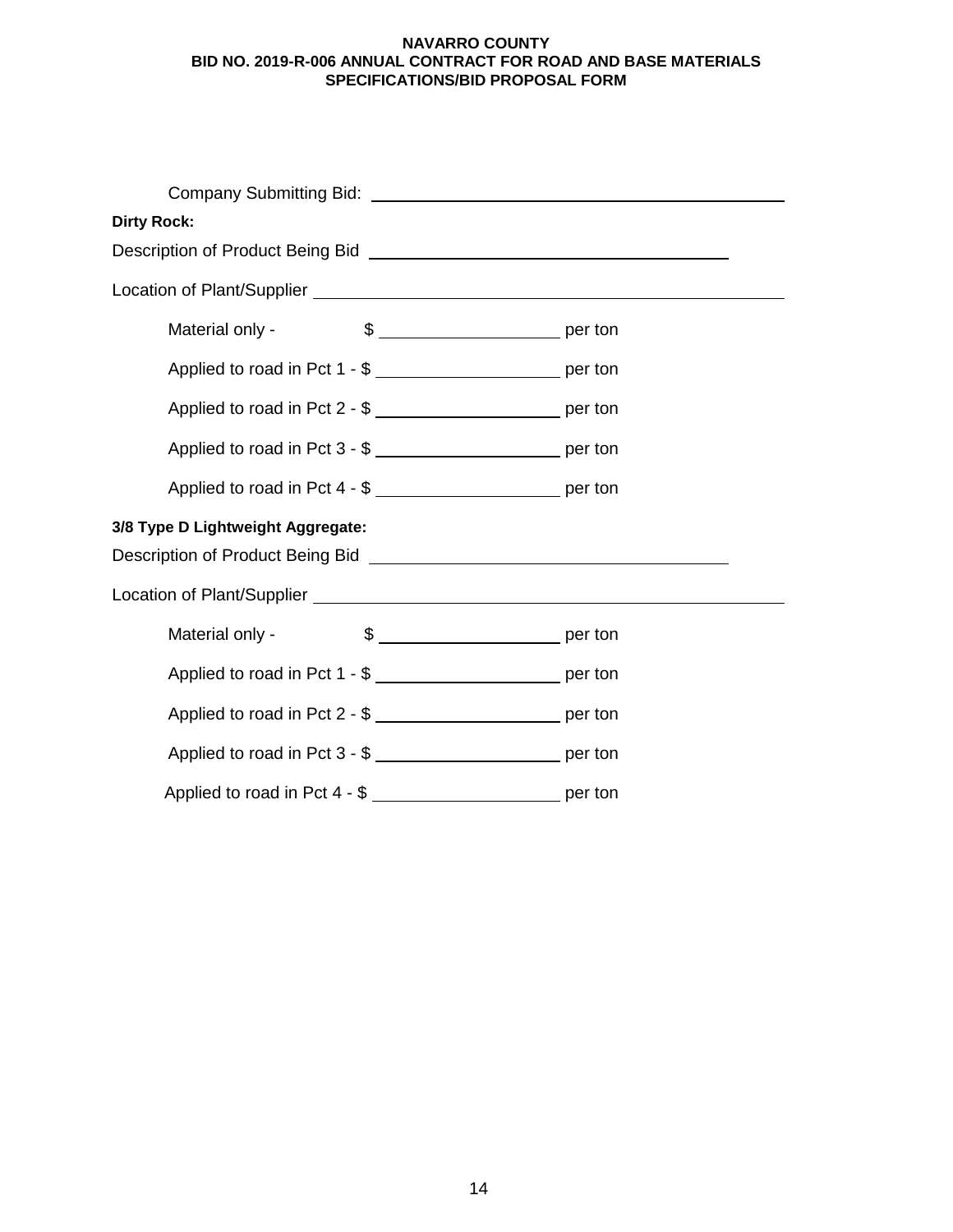Company Submitting Bid:

Please list any alternate materials which you could supply, unit and unit price that might be used by Navarro County.

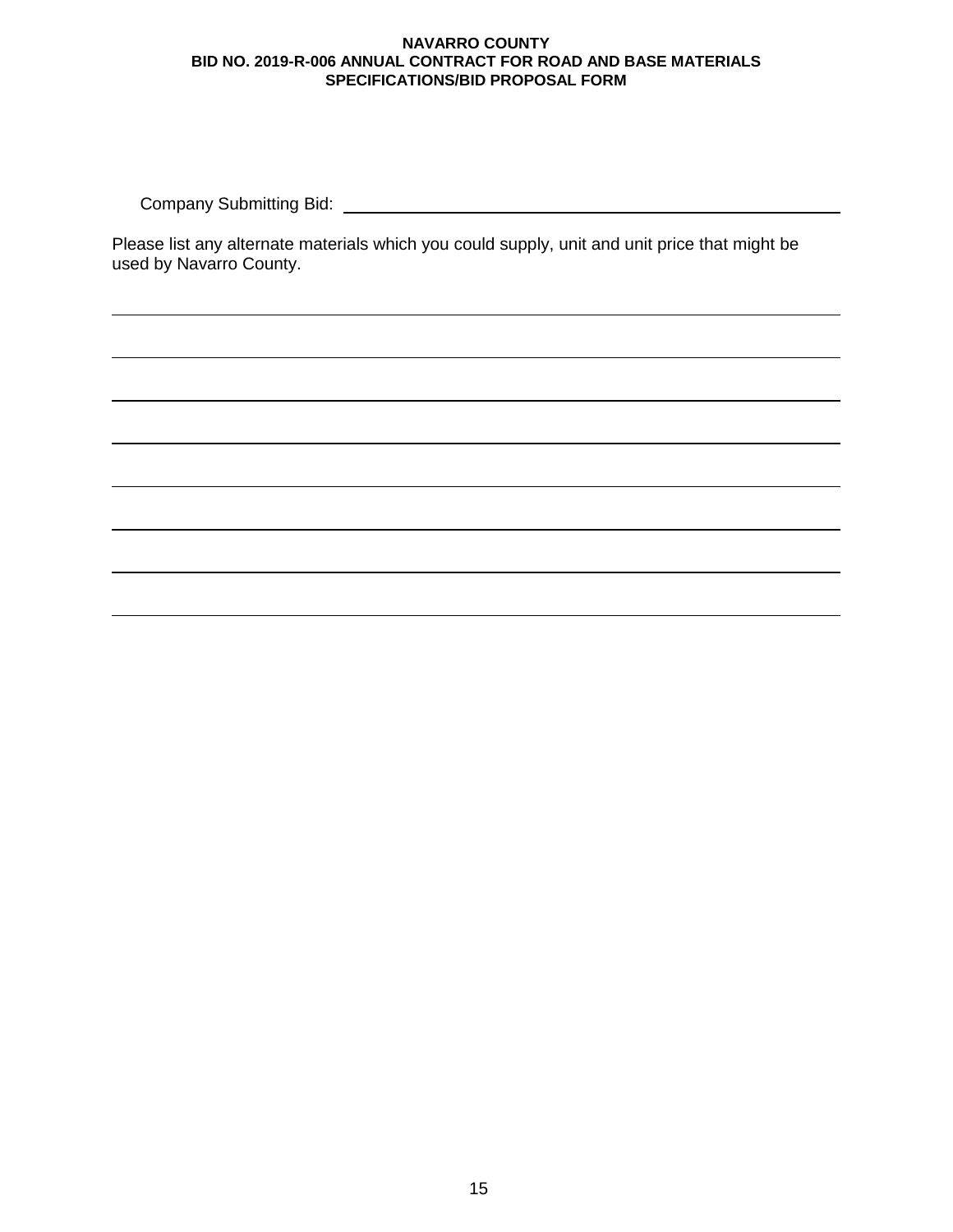# **VENDOR REFERENCES**

Please list three (3) references of current customers who can verify the quality of service your company provides. The County prefers customers of similar size and scope of work to this proposal. **This form must be returned with your proposal.**

| <b>REFERENCE 1</b>                      |                                                             |  |
|-----------------------------------------|-------------------------------------------------------------|--|
|                                         |                                                             |  |
| Address:                                | <u> 1989 - Johann Stoff, amerikansk politiker (d. 1989)</u> |  |
|                                         |                                                             |  |
|                                         |                                                             |  |
| Contract Period: ______________________ | Scope of Work: ___________________________                  |  |
| <b>REFERENCE 2</b>                      |                                                             |  |
|                                         |                                                             |  |
| Address:                                |                                                             |  |
|                                         |                                                             |  |
|                                         |                                                             |  |
| Contract Period: ______________________ |                                                             |  |
| <b>REFERENCE 3</b>                      |                                                             |  |
|                                         |                                                             |  |
| Address:                                |                                                             |  |
|                                         |                                                             |  |
|                                         |                                                             |  |
| Contract Period: ______________________ | Scope of Work:                                              |  |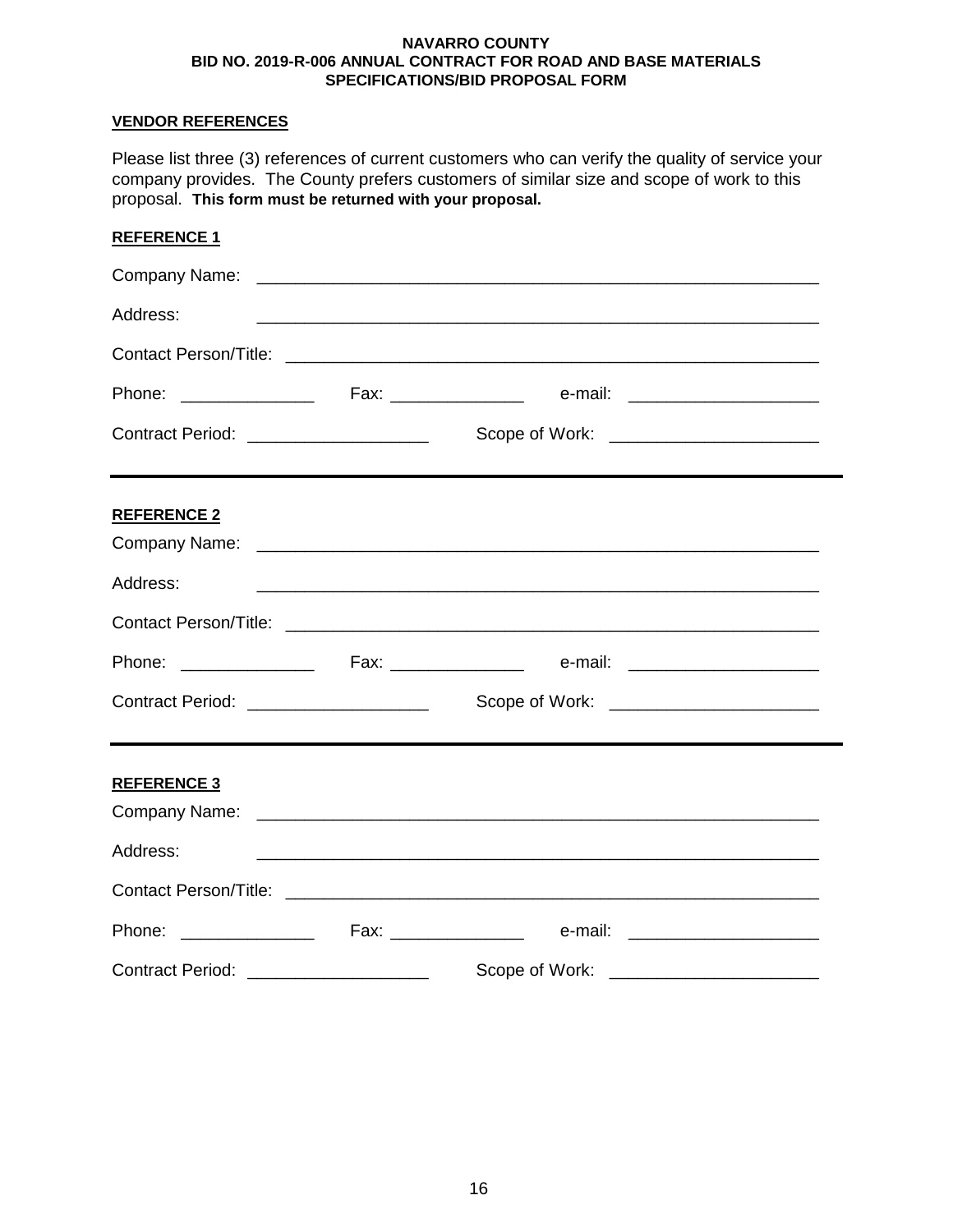| CONFLICT OF INTEREST QUESTIONNAIRE<br>For vendor or other person doing business with local governmental entity                                                                                                                                                                         | <b>FORM CIQ</b> |  |
|----------------------------------------------------------------------------------------------------------------------------------------------------------------------------------------------------------------------------------------------------------------------------------------|-----------------|--|
|                                                                                                                                                                                                                                                                                        | OFFICE USE ONLY |  |
| This questionnaire reflects changes made to the law by H.B. 1491, 80th Leg., Regular Session.<br>This questionnaire is being filed in accordance with Chapter 176, Local Government Code                                                                                               |                 |  |
| by a person who has a business relationship as defined by Section 176.001(1-a) with a local<br>governmental entity and the person meets requirements under Section 176.006(a).                                                                                                         | Date Received   |  |
| By law this questionnaire must be filed with the records administrator of the local governmental<br>entity not later than the 7th business day after the date the person becomes aware of facts<br>that require the statement to be filed. See Section 176.006, Local Government Code. |                 |  |
| A person commits an offense if the person knowingly violates Section 176.006, Local<br>Government Code. An offense under this section is a Class C misdemeanor.                                                                                                                        |                 |  |
| Name of person who has a business relationship with local governmental entity.                                                                                                                                                                                                         |                 |  |
| 2                                                                                                                                                                                                                                                                                      |                 |  |
| Check this box if you are filing an update to a previously filed questionnaire.                                                                                                                                                                                                        |                 |  |
| (The law requires that you file an updated completed questionnaire with the appropriate filing authority not<br>later than the 7th business day after the date the originally filed questionnaire becomes incomplete or inaccurate.)                                                   |                 |  |
| 3<br>Name of local government officer with whom filer has employment or business relationship.                                                                                                                                                                                         |                 |  |
|                                                                                                                                                                                                                                                                                        |                 |  |
| Name of Officer                                                                                                                                                                                                                                                                        |                 |  |
| This section (item 3 including subparts A, B, C & D) must be completed for each officer with whom the filer has an<br>employment or other business relationship as defined by Section 176.001(1-a), Local Government Code. Attach additional<br>pages to this Form CIQ as necessary.   |                 |  |
| A. Is the local government officer named in this section receiving or likely to receive taxable income, other than investment<br>income, from the filer of the questionnaire?                                                                                                          |                 |  |
| No<br>Yes                                                                                                                                                                                                                                                                              |                 |  |
| B. Is the filer of the questionnaire receiving or likely to receive taxable income, other than investment income, from or at the<br>direction of the local government officer named in this section AND the taxable income is not received from the local<br>governmental entity?      |                 |  |
| No<br>Yes                                                                                                                                                                                                                                                                              |                 |  |
| C. Is the filer of this questionnaire employed by a corporation or other business entity with respect to which the local<br>government officer serves as an officer or director, or holds an ownership of 10 percent or more?                                                          |                 |  |
| No<br>Yes                                                                                                                                                                                                                                                                              |                 |  |
| D. Describe each employment or business relationship with the local government officer named in this section.                                                                                                                                                                          |                 |  |
| 4                                                                                                                                                                                                                                                                                      |                 |  |
| Signature of person doing business with the governmental entity                                                                                                                                                                                                                        | Date            |  |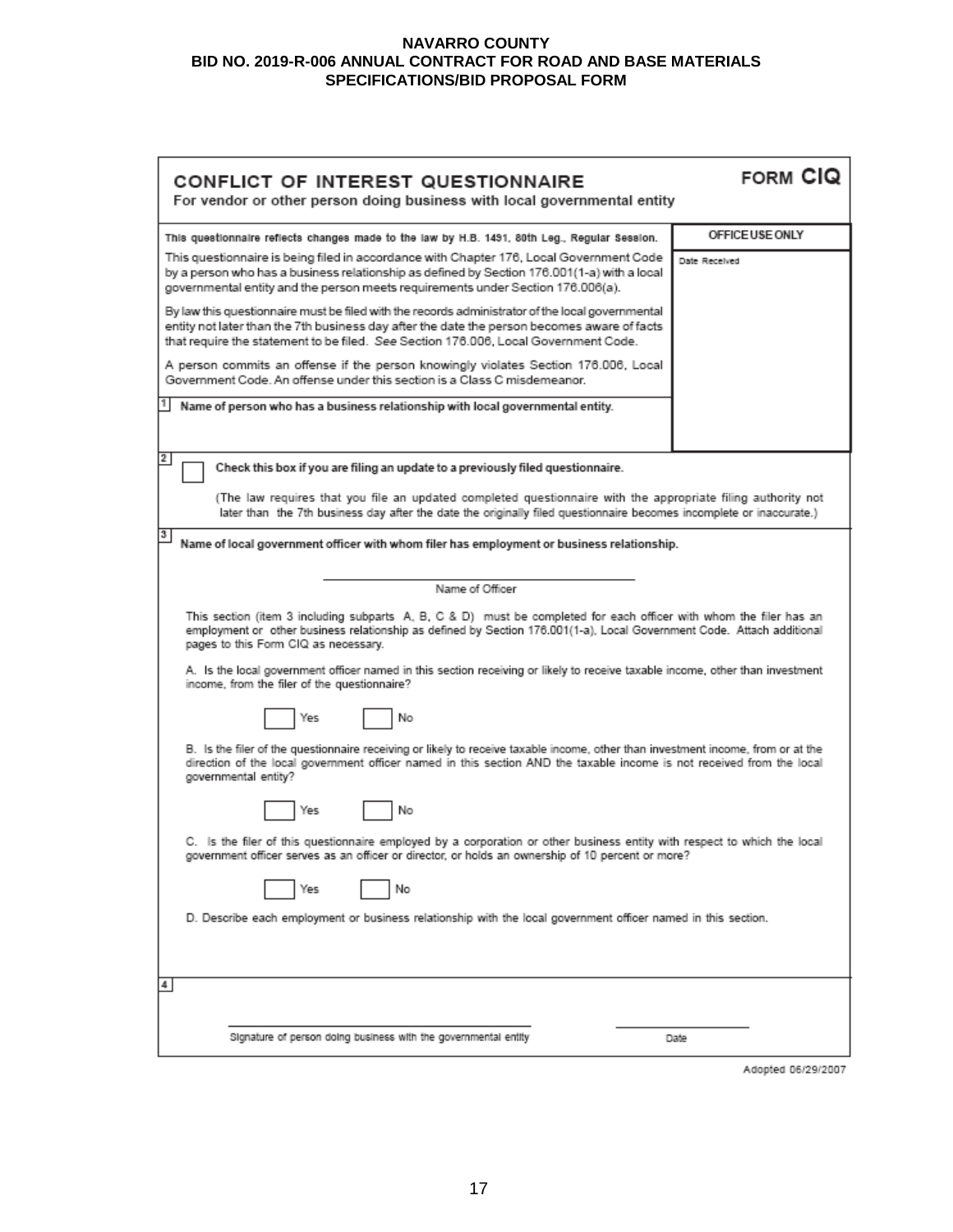# **Contract Checklist**

This project will be bid, let and constructed according to the International Building Code 2006 Standards and the Texas Department of Transportation 2004 Standard Specifications for Construction and Maintenance of Highways, Streets and Bridges.

Following are required Documents to be submitted with the Bid Form:

A Statement of Bidder's Qualifications must be completed and submitted with the Bid Form.



A Conflict of Interest Questionnaire must be completed and submitted with the Bid Form.

A list of references must be submitted with the form.

A Bid Proposal Affidavit must be submitted with the Bid Form.

If any statements were *not* checked please provide an explanation in the given area below.

\_\_\_\_\_\_\_\_\_\_\_\_\_\_\_\_\_\_\_\_\_\_\_\_\_\_\_\_\_\_\_\_\_\_\_\_\_\_\_\_\_\_\_\_\_\_\_\_\_\_\_\_\_\_\_\_\_\_\_\_\_\_\_\_ \_\_\_\_\_\_\_\_\_\_\_\_\_\_\_\_\_\_\_\_\_\_\_\_\_\_\_\_\_\_\_\_\_\_\_\_\_\_\_\_\_\_\_\_\_\_\_\_\_\_\_\_\_\_\_\_\_\_\_\_\_\_\_\_ \_\_\_\_\_\_\_\_\_\_\_\_\_\_\_\_\_\_\_\_\_\_\_\_\_\_\_\_\_\_\_\_\_\_\_\_\_\_\_\_\_\_\_\_\_\_\_\_\_\_\_\_\_\_\_\_\_\_\_\_\_\_\_\_ \_\_\_\_\_\_\_\_\_\_\_\_\_\_\_\_\_\_\_\_\_\_\_\_\_\_\_\_\_\_\_\_\_\_\_\_\_\_\_\_\_\_\_\_\_\_\_\_\_\_\_\_\_\_\_\_\_\_\_\_\_\_\_\_ \_\_\_\_\_\_\_\_\_\_\_\_\_\_\_\_\_\_\_\_\_\_\_\_\_\_\_\_\_\_\_\_\_\_\_\_\_\_\_\_\_\_\_\_\_\_\_\_\_\_\_\_\_\_\_\_\_\_\_\_\_\_\_\_ \_\_\_\_\_\_\_\_\_\_\_\_\_\_\_\_\_\_\_\_\_\_\_\_\_\_\_\_\_\_\_\_\_\_\_\_\_\_\_\_\_\_\_\_\_\_\_\_\_\_\_\_\_\_\_\_\_\_\_\_\_\_\_\_ \_\_\_\_\_\_\_\_\_\_\_\_\_\_\_\_\_\_\_\_\_\_\_\_\_\_\_\_\_\_\_\_\_\_\_\_\_\_\_\_\_\_\_\_\_\_\_\_\_\_\_\_\_\_\_\_\_\_\_\_\_\_\_\_ \_\_\_\_\_\_\_\_\_\_\_\_\_\_\_\_\_\_\_\_\_\_\_\_\_\_\_\_\_\_\_\_\_\_\_\_\_\_\_\_\_\_\_\_\_\_\_\_\_\_\_\_\_\_\_\_\_\_\_\_\_\_\_\_ \_\_\_\_\_\_\_\_\_\_\_\_\_\_\_\_\_\_\_\_\_\_\_\_\_\_\_\_\_\_\_\_\_\_\_\_\_\_\_\_\_\_\_\_\_\_\_\_\_\_\_\_\_\_\_\_\_\_\_\_\_\_\_\_

> \_\_\_\_\_\_\_\_\_\_\_\_\_\_\_\_\_\_\_\_\_\_\_\_\_ Contractor Signature Date